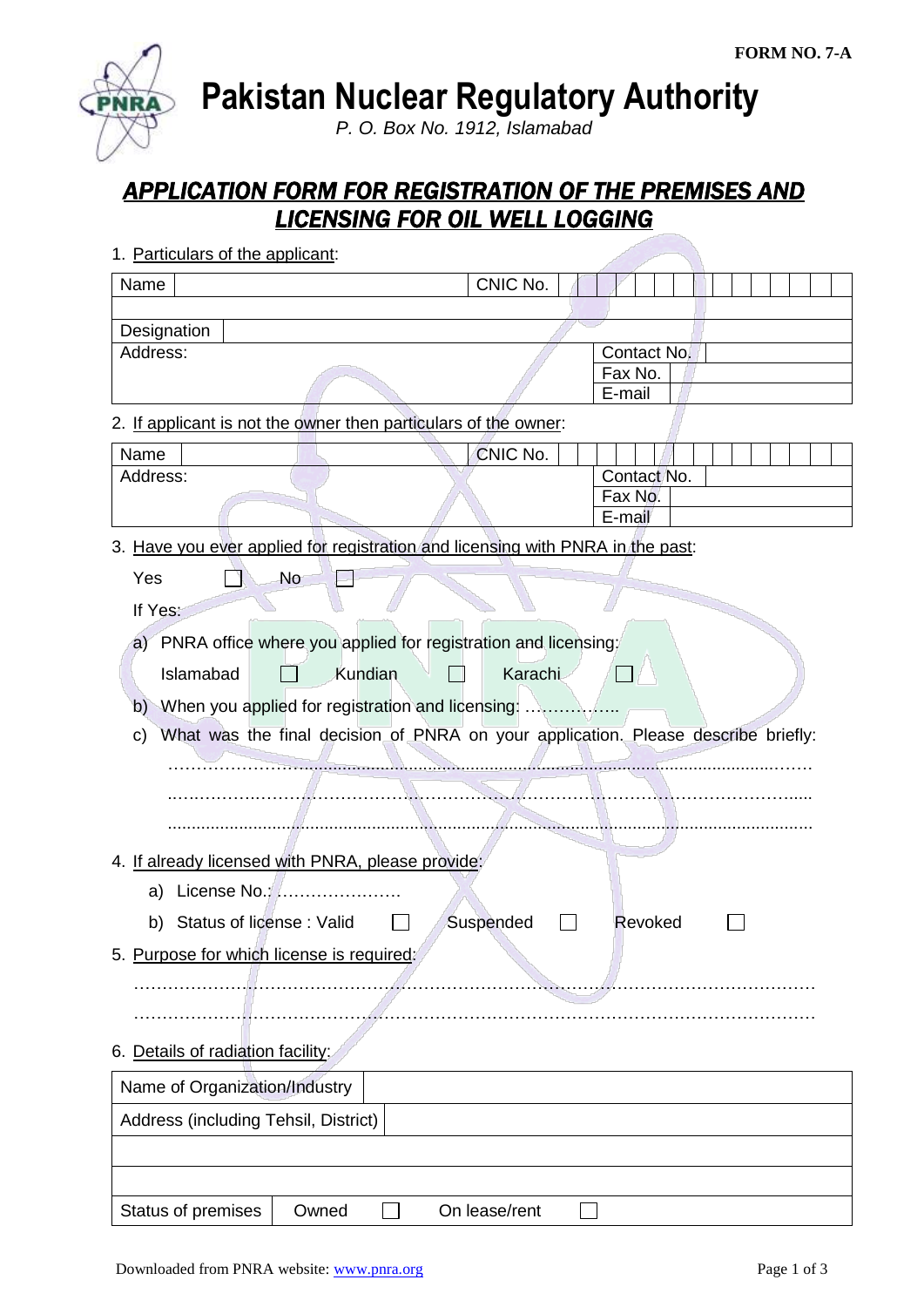## 7. Specifications of Radioactive Material/Source:

| Radionuclide(s) | Source  <br>ID. No. | Model<br>No. | Manufacturer | Initial<br>Activity<br>with Date | Present<br>Activity<br>with Date | Country of<br>Origin | Physical<br>Form |
|-----------------|---------------------|--------------|--------------|----------------------------------|----------------------------------|----------------------|------------------|
|                 |                     |              |              |                                  |                                  |                      |                  |
|                 |                     |              |              |                                  |                                  |                      |                  |
|                 |                     |              |              |                                  |                                  |                      |                  |
|                 |                     |              |              |                                  |                                  |                      |                  |
|                 |                     |              |              |                                  |                                  |                      |                  |

8. Particulars of Radiation Protection Officer(s)/Radiation Worker(s) etc.:

| Name | Designation   CNIC No. | Age | Qualification | Experience/Training |
|------|------------------------|-----|---------------|---------------------|
|      |                        |     |               |                     |
|      |                        |     |               |                     |
|      |                        |     |               |                     |
|      |                        |     |               |                     |
|      |                        |     |               |                     |

9. Details of available Personal Protective Equipment (PPE):

10. Arrangements for safe and secure storage of radioactive source(s):

……………………………………………………………………………………………………….. …...........................................................................................................................................

………………………………………………………………………………………………………..

…...........................................................................................................................................

11. Management of Disused Sealed Radioactive Sources (DSRS)/Radioactive Waste:

……………………………………………………………………………………………………….. …...........................................................................................................................................

- 12. Arrangements for personal dose monitoring:
	- a) Type of Dosimeter (Film/TLD etc.): ....................................................................
		- b) Dosimetry Service Provider Name: ....................................................................
		- c) Frequency of Dosimeter Exchange for Dose Assessment: ................................
- 13. Radiation monitoring equipment:

| Type of<br>Instrument | Sr.I.D.<br>No. | Model<br>No. | Manufacturer | Radiation<br>Detected | Energy &<br>Dose | Purpose<br>of | Date of<br>Calibration |
|-----------------------|----------------|--------------|--------------|-----------------------|------------------|---------------|------------------------|
|                       |                |              |              |                       | Range            | Monitoring    |                        |
|                       |                |              |              |                       |                  |               |                        |
|                       |                |              |              |                       |                  |               |                        |
|                       |                |              |              |                       |                  |               |                        |
|                       |                |              |              |                       |                  |               |                        |
|                       |                |              |              |                       |                  |               |                        |
|                       |                |              |              |                       |                  |               |                        |
|                       |                |              |              |                       |                  |               |                        |
|                       |                |              |              |                       |                  |               |                        |